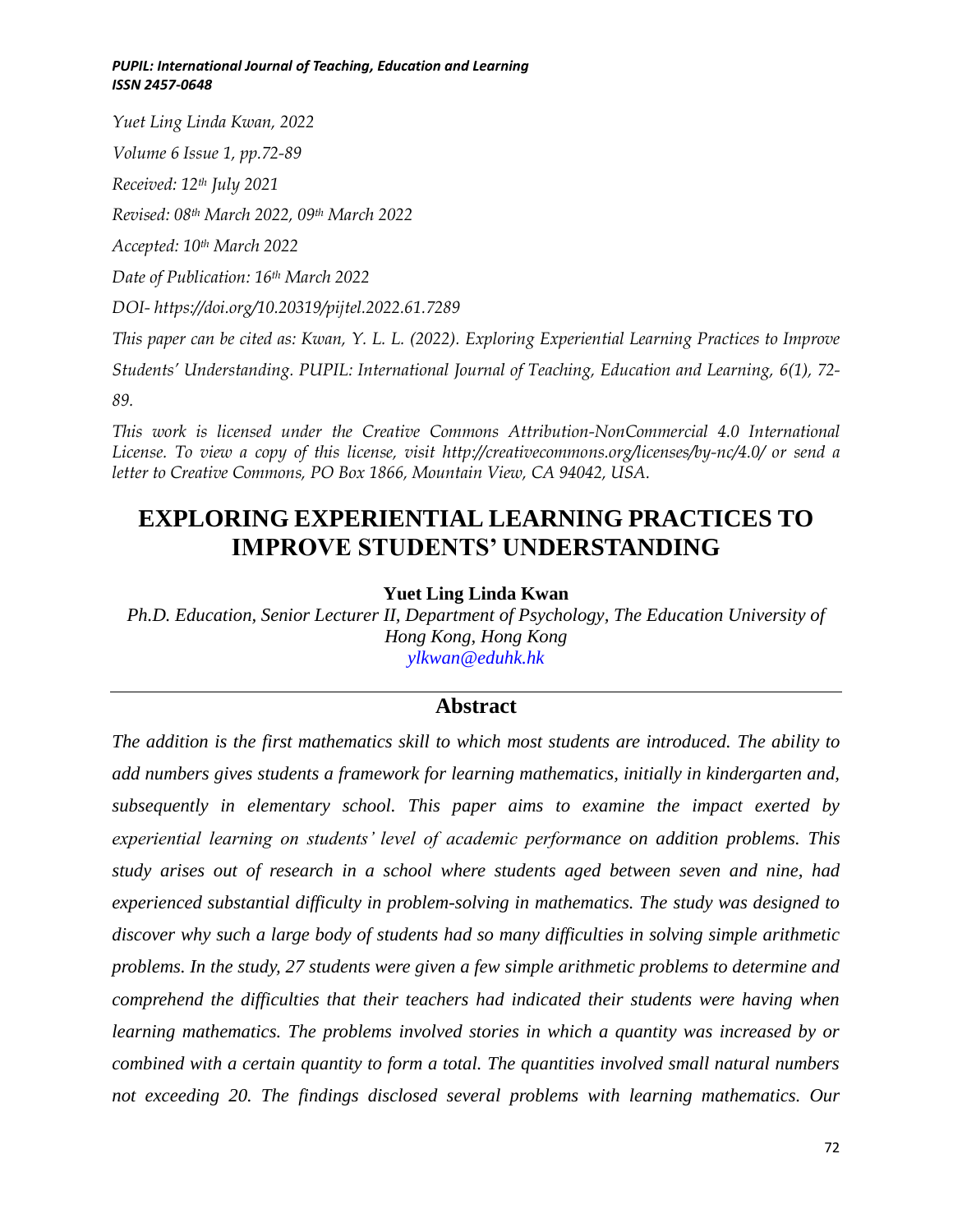*results derived that fostering experiential learning strategies favors the students' understanding of theoretical concepts and leads to the attainment of superior performance.*

#### **Keywords**

Addition, Experiential Learning, Mathematics, Problem-Solving

# **1. Introduction**

The purpose of this study was to see how students aged seven to nine performed in arithmetic addition problems. Additionally, exploring experiential learning to increase students' comprehension of adding problems. The focus is on problems which are of the most basic kinds with which the students, as their teachers said, would still have difficulties. The problems involve stories in which a quantity is increased by or combined with a certain quantity to form a total. The problem asked can be solved just by simple addition or subtraction. The quantities involved small natural numbers not exceeding 20.

The research question will be investigated: What were the difficulties that the children had in their process of problem-solving by exploring Experiential Learning Practices on three kinds of problems, namely: simple addition, missing addend, and guessing game?

#### **1.1. Background and Purpose of The Study**

It is puzzled by the different levels of ability among students and, in particular, by the difficulty that many primary school students have in understanding even very basic mathematical concepts. It is not simply as a mathematician that I consider numbers to be important. Even from a very young age, we are bombarded with numbers in one form or another – for example the number 10 bus, a mother telling us we can only have three pieces of candy, the news telling us how many of this or how many of that. We buy things using money – sometimes we have enough, sometimes we don't. We have to make telephone calls through number digits, we are constantly having to count, we are always watching the time – maybe we are five minutes late, or perhaps 10 – whatever the amount – it is always expressed in numbers.

Gaining some understanding of the reasons for children's difficulties in mastering the basic mathematical concepts and their flexible use, could contribute to the funding of knowledge that would help teachers teach mathematics. It would also provide other teachers with the insights necessary to better understand and build upon the strengths of their students. Perhaps the problems may be cultural or arise out of language difficulties or, indeed, poor teaching, but within the limited time and resources of the study, delving further into all those reasons is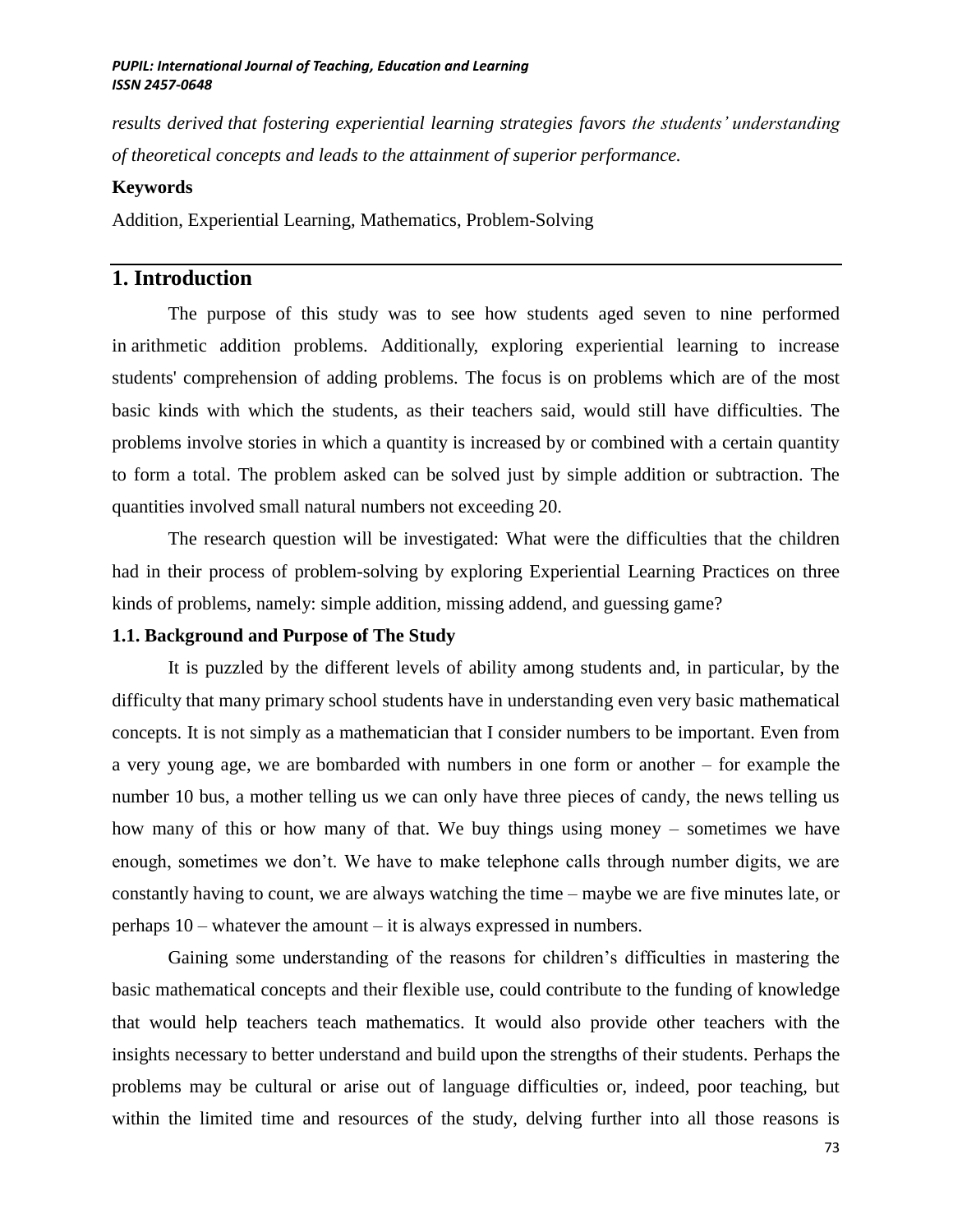beyond my remit. I focused on meticulously observing and trying to understand their action and thinking while solving simple problems through experiential learning.

#### **1.2. Significance of The Study**

One of the most problematic areas of the mathematics curriculum involves solving word problems. Many students experience considerable difficulty with simple word problems. Previous studies in mathematics education emphasize the effectiveness of instruction, focused on teaching strategies, to overcome the students' difficulties (Jordan et. al., 2006; Henjes, 2007).

My study deals with children who are already there, 'later in life'- namely in Primary 3 and Primary 4. By this stage, I assumed that even if they had gone to kindergarten, whatever problems they had in understanding mathematics then (i.e., in kindergarten) which had not been remedied, have been compounded in primary school if their difficulties had not been identified, examined in detail and addressed. My research was to examine what those difficulties were and why they had them – then it would better help the teachers establish how to address those difficulties and improve students' understanding. In other words, the better we understand the symptoms of poor performance in detail the better we can prescribe remedial action.

Jayanthi et. al. (2008) gives valuable advice to teachers on how to teach children with disabilities and at-risk students who are struggling with mathematics, but their work does not seek to examine what I see as the fundamental issue: the 'why' of the learning difficulties before they propose the 'how'. The value of my study is that I do not pretend to seek a solution – a remedy – for the problems, but to examine the symptoms in detail. The remedy, I submit, can only be properly constructed once we understand the symptoms in full – and why the symptoms have occurred.

The students' performance was observed in attempting to solve the carefully-chosen problems by using experiential learning practice, I was able to identify problems that were specific to each child and which seemed to be common to the vast majority of them. Thus, I do not pretend to have revealed all the fundamental issues that my students might have faced but, is that my study focused on some of the fundamental problems inhibiting the learning of mathematics. I focused on the extent to which my students displayed difficulties in procedural and conceptual knowledge (Jitendra et. al., 2002). Fundamental to the learning of mathematics is having a wide range of procedures available to a child, as is the ability to use those procedures well. As important, is the ability to choose the appropriate procedure in the circumstances. I also consider it to be of fundamental importance that students have conceptual knowledge – in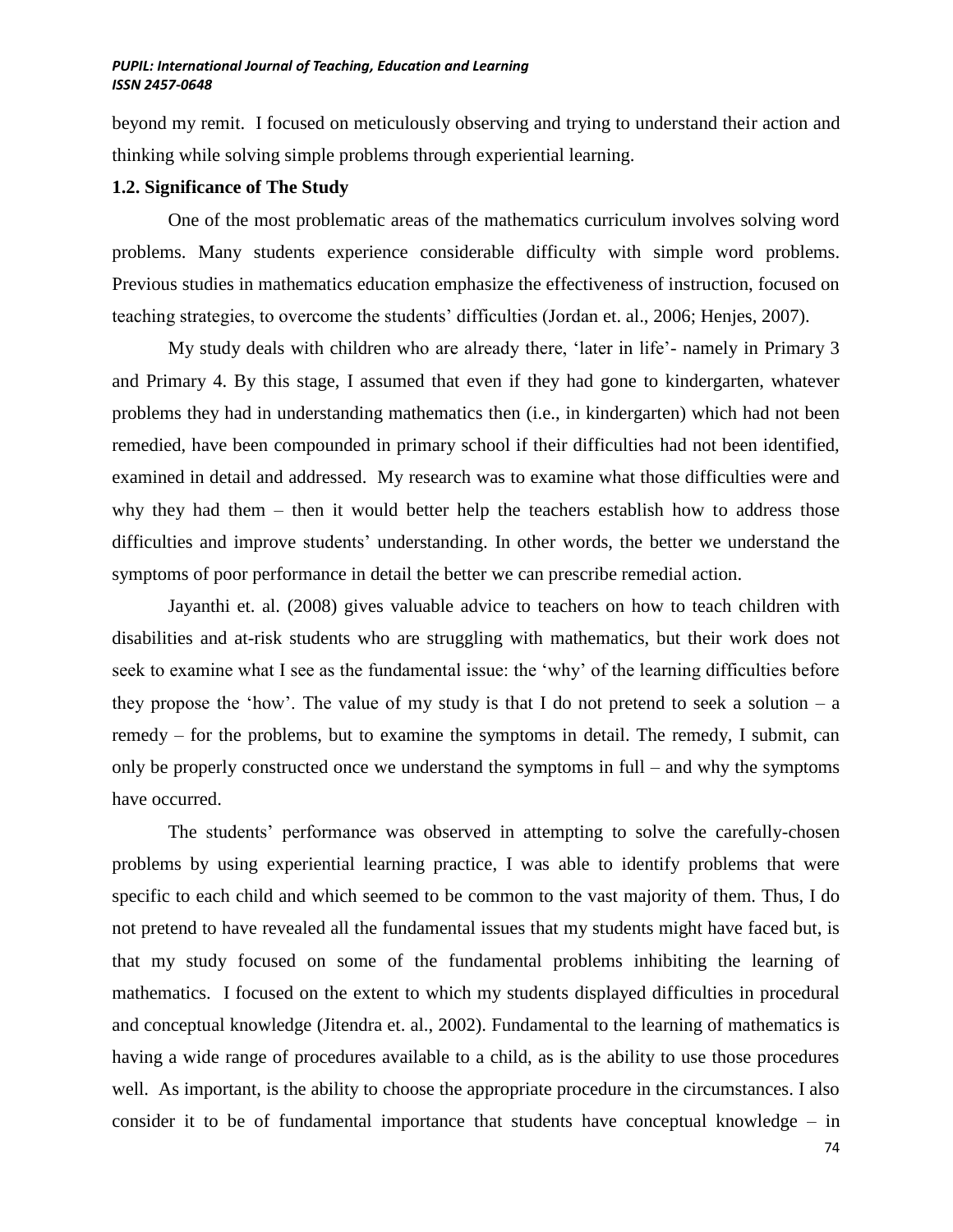particular as regards an understanding of the part-whole relationship – both in theory (at school) and in practice (in the students' day-to-day lives).

## **2. Literature Review**

The experiential learning methods developed by Kolb and Rogers are built on psychologist John Dewey's concept of "learning by doing." Rogers (1969) emphasized the significance of experiential learning, which involves putting information into practice. Sternberg and Zhang (2000) stated knowledge learning is created through the transformation of experience. Individual desires and aspirations are addressed through the experiential learning principles outlined below, which are linked to personal growth and advancement (Kolb & Kolb,1999). Experiential Learning Principles:

1. Learning is more efficient when the subject matter is connected to the students' specific interests.

2. Learning that is dangerous to the self (e.g., new attitudes or perspectives) is more easily internalized and faster when external threats are limited.

3. Self-initiated learning is the most lasting and widespread kind of learning.

- 4. Students should have complete control over the type and direction of their education.
- 5. Self-evaluation should be the major method of assessment.

#### **2.1. Experience of The Learner**

The process of learning is one by which, having undergone certain experiences, learners become able to do something (Marton et. al., 2004) and that way of doing depends very much on the learners' way of seeing the phenomenon. Different experiences of the world may result in people seeing things in different ways. As Marton and Booth (1997) say, experiences constitute an internal relationship between the world and the subject. People's way of acting very much depends on the way how they perceive the world. In studying the different ways people can see or experience the same phenomenon, Marton and Booth (1997) identify a relationship between the ways of experiencing certain phenomena and people's structure of awareness. This marked the founding of phenomenography and the theory of variation in learning.

Variation theory is a theory of experiential learning and is described by Marton and Booth (1997), Bowden and Marton (1998), Runesson and Marton (2002), and Marton et al. (2004). The theory attempts to explain differences in learning items of discernment and structure of awareness, and describes the conditions required for learning. It developed from empirical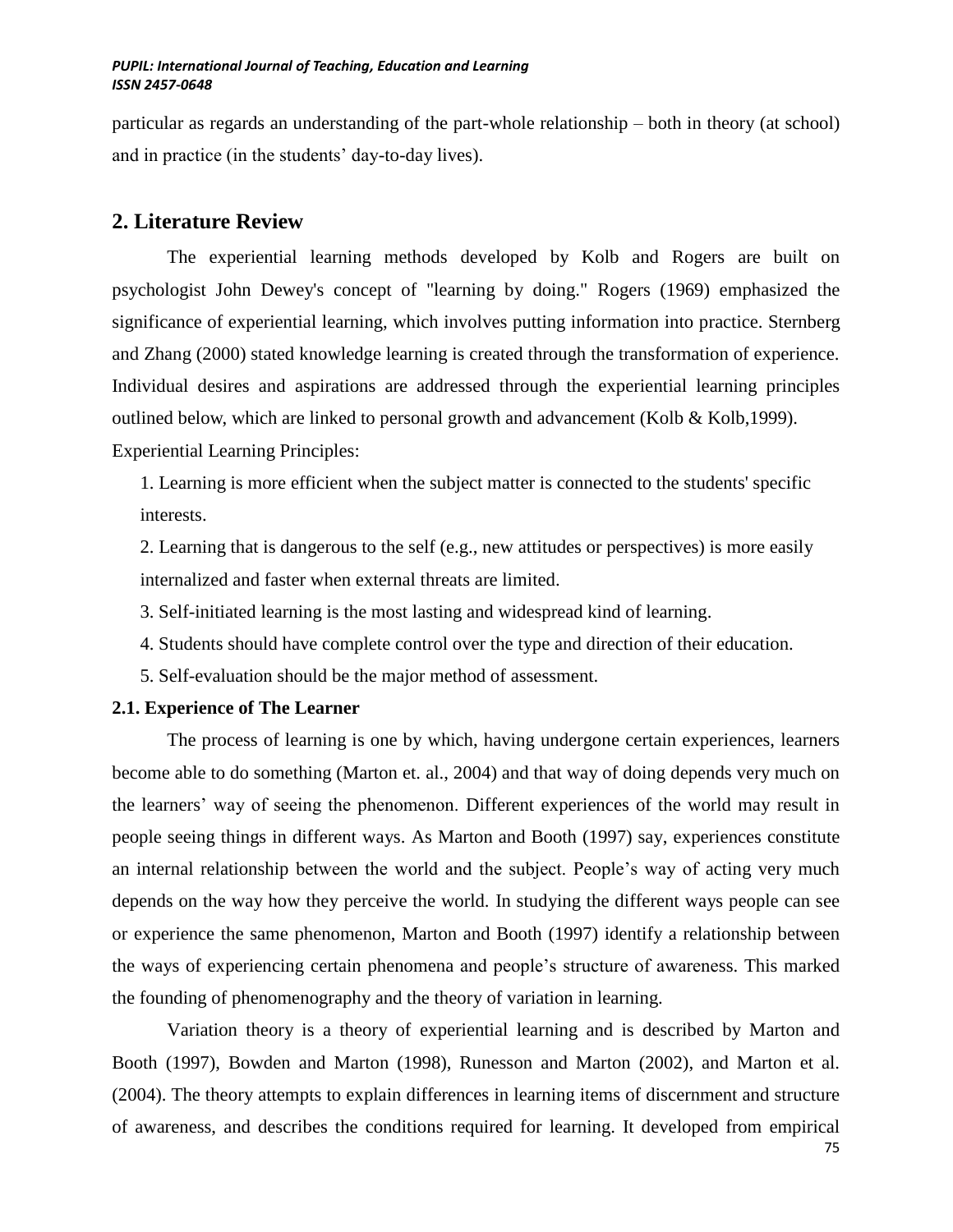studies of learning within the phenomenographic research approach (Marton, 1981; Pang 2003). Variation theory involves learners differentiating instances of the phenomenon along critical dimensions separately or together at different stages in the learning. Some aspects will vary whilst others won't. As Marton puts it: 'Learners can discern the certain aspects of learning with variation and these aspects will go to their focal awareness so that they can learn in a certain way.'

### **2.2. Structure of Awareness**

The way a person experiences a phenomenon is related to the person's awareness of it (Marton and Booth, 1997; Bowden and Marton, 1998; Pang, 2002; Lo and Pong, 2005). Gurtwistch (1964) states that human awareness is 'a totality of all our experiences but differentiated so that some things are in the forefront of the awareness, whereas others are at the margins'. No one can be simultaneously aware of everything at the same time; thus, some aspects will be at the forefront and others will stay in the background. This is the 'figure-ground relationship' (Bowden and Marton, 1998). Thus, learning is 40 seen as 'discerning something that has not been discerned before and keeping it in one's focal awareness' (Lo and Pong, 2005). A way of experiencing can be defined as how critical features of a phenomenon are discerned from and related to the context - what features can be discerned and focused on simultaneously and the dynamic switching attending to any of them without losing the whole (Svensson, 1989). Learning implies that learners can experience a new world using a change in the structure of their awareness (Pramling, 1996).

### **3. Methodology**

The purpose of the study is to see how experiential learning helps students learn on addition problems. The study's 27 participants were all from the same school and ranged in age from 7 to 9 years old. The students were individually interviewed with the tasks. These activities were created to demonstrate how they handled the problems through experiential learning. All interviews were recorded, and the student's actions, behavior, verbalization, interaction with one another, and visual thinking processes were observed. Icebreaking questions and practice exercises through experiential learning ensure that the students would be comfortable thinking aloud on the actual questions.

There are three kinds of problems: number problems, missing addend problems, and guessing game problems. Each interview followed the same format – whether I was interviewing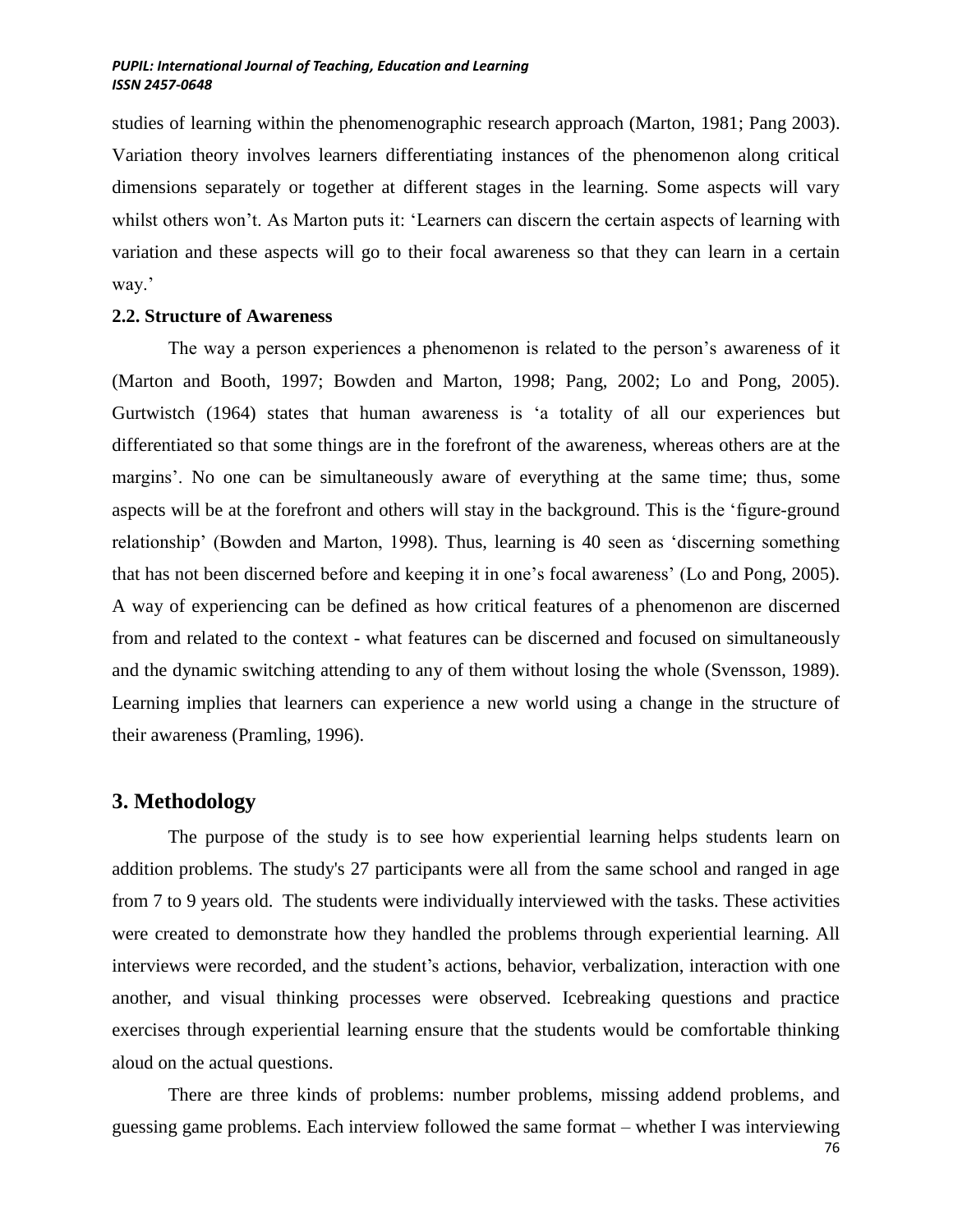a student individually, or two students together. I would present them with each of the three problems, one after the other – the first being the simple addition problem, the second being the missing addend and the third being the guessing game. Each interview was videoed, but I kept contemporaneous field notes.

The first type of problem is about 'Finding the Sum'- a simple addition problem. The second type of problem is missing addend – the children have to find the appropriate addend to combine with the given addend to reach the required sum. So, the children were given the first addend and the required sum, and they could have used either their addition or subtraction skills to find the missing addend.

The guessing game requires the student always to find two quantities that add up to the given total (e.g., 9) that the student knows has been divided between the two boxes. So, they should know that whatever their two guesses, the quantities must combine to form 9. Repeated guessing is designed to make them realize that the common feature for all their guesses, is a total of 9. In this way, it is hoped that the student, instead of focusing on the two guesses, focuses on the 9, keeping that quantity in their minds as they guess then so that eventually, they can calculate, rather than guess the two quantities. It leads them to the understanding that the whole can only be divided into a certain number of subsets.

Through experiential learning, the difficulties students encountered in reaching conceptual understanding and using procedures to help them do so and thereby solve a problem were investigated. The extent to which they could apply or gain conceptual knowledge by discerning common threads of variations within and across mathematics problems was explored. The variations in the students' understanding of each of those problems were evaluated. It was also considered whether the students constantly make sense of what they do in their representation and operation of mathematics about their world experience or see the mathematics and their world experience as two separate things.

# **4. Analysis**

 Following the methodology described above, the following points show an analysis of the participants' work on the three kinds of problems.

#### **4.1. Understanding the Difficulty: Part-Whole Relationship**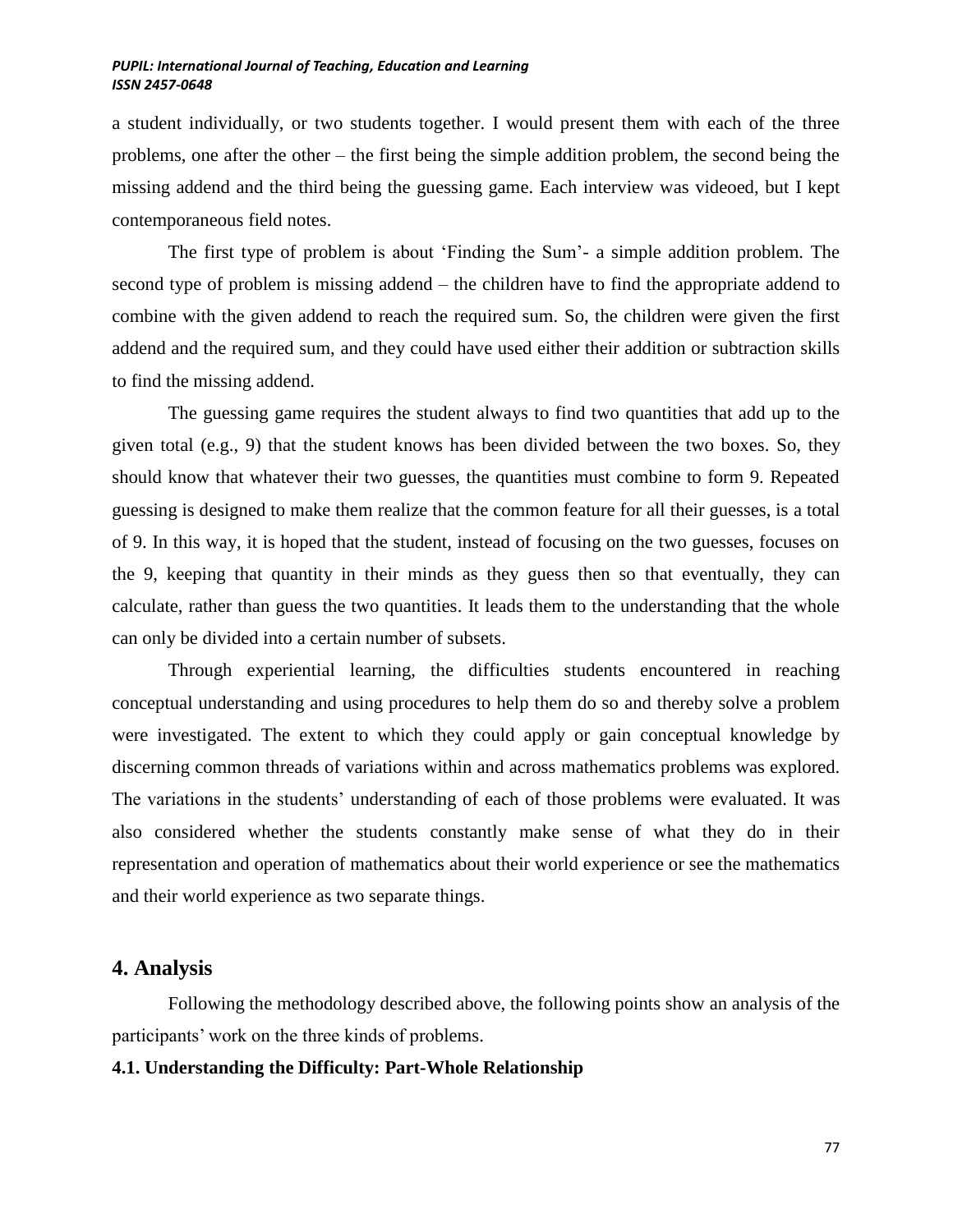The part-whole relationship is a fundamental part of the core mathematics curriculum for primary school children. The part-whole relationship, in its various forms of addition, subtraction, multiplication, and division, is taught throughout the whole of primary school. Most schools start with simple addition. My experience of teaching in school is, however, that the part-whole relationship is not taught as a concept. Rather, children learn how to perform the individual tasks (addition, subtraction, etc.) by applying the procedures they are taught. By this I mean they are taught how to write a number sentence, the symbolism (numeric,  $+, -, =, \div$ , and so on). But many students might have no understanding that addition, subtraction, multiplication, and division are all part and parcel of the whole number concept.

My research looks only at the problems that students in the elementary stages of primary school encountered when attempting to solve simple mathematics problems. I endeavored to thematize the part-whole relationship as a concept using three types of problems.

- a. Number problems- 'Simple Addition Problem' (essentially a simple  $X + Y = ?$  problem)
- b. Missing addend problems ('If you have three coins and you want to buy a book for seven coins, have you got enough money? How many more coins [the missing addend] do you need?')
- c. Combination problems- 'guessing game' ('I have nine coins. I have put some in box A and some in box B. Can you guess how many might be in box A? And, how many there might be in box B?')

#### **4.2. Simple Addition Problems**

The first stage of the interview was about the 'Simple Addition Problems'.

I look at the problems students face when attempting to find the sum when a quantity is increased by a certain amount. The problem might be expressed in different ways, (for example: 'You have two dollars and your mummy gives you seven dollars more, how many dollars do you now have now'? Mathematically, it can be reduced to  $2+7=$ ?). We take an in-depth look at the performance of some students who were interviewed and then we compare their performance with that of the remaining participating students.

### **4.2.1. Presenting the Problem**

How do the students find the sum when a quantity is increased by a certain amount?

The problems involved simple calculations within the range of 1-20. If I felt that the child did not understand the question, I would then rephrase it to make it simpler. If a child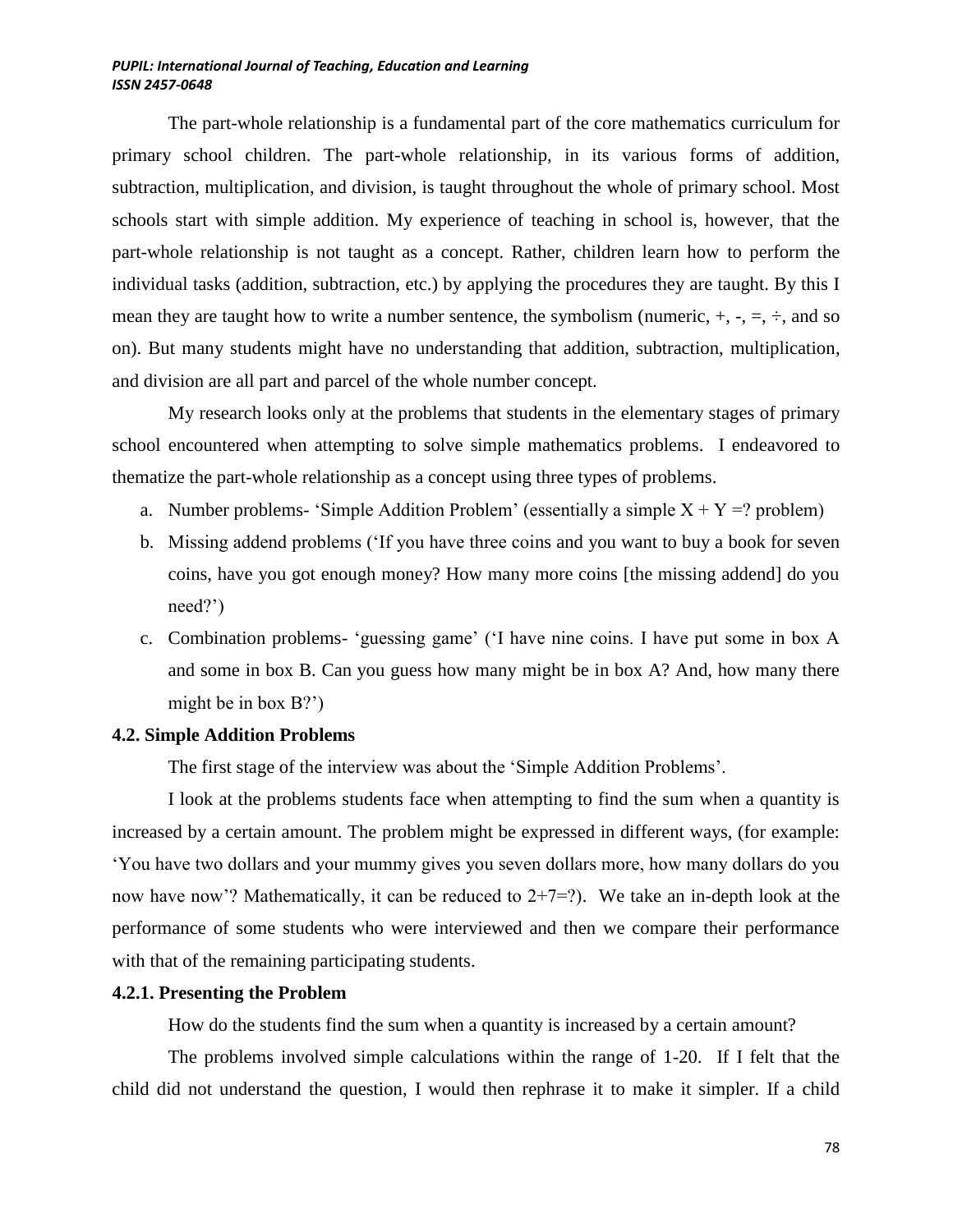suggested an incorrect solution, I would then rephrase - either by changing the words of the question or by changing the numbers in the question and making it simpler.

Changing the words: for example: 'you have two dollars and your mummy gives you an extra three dollars, how many do you have altogether?' Or 'you have two dollars and your mummy gives you an extra three dollars. If you combine them, how many do you have?'

Changing the numbers: for example: 'you have nine dollars and your mummy gives you five dollars, how many do you now have?" Changed to: 'you have five dollars and your mummy gives you four dollars, how many do you have altogether?'

When changing the numbers, I might keep one addend unchanged and change the other (e.g., '5+9' change to '5+4') or I might change both addends (e.g., '3+6') to keep the total fall within the range of 1-20.

I also used coins to present the problem, but not from the beginning. I would first explain the problem verbally. If it looked like the children were struggling or that they could not catch my meaning verbally, I would then supply them with something to help – perhaps coins or pencil and paper. For example, if a child was having difficulty with  $2+7$ , I would first give them two coins. But if the child were still struggling, I would then give them a further seven coins, then see how they would combine the coins to calculate the answer. But I would not give them both the two coins and seven coins together, since all they would then have to do is count them all.

## **4.2.2. Choice of Strategy - In Solving the Simple Addition Problems**

I observed a variety of counting strategies being employed. A more detailed description of the various counting strategies employed, and how each student performed are as follows:

### **Different Counting Strategies**

- Counting from 1 with fingers (e.g., count by raising one finger with one number name, with five fingers raised representing 5, and so on.)
- Counting-on with fingers (e.g., seeing the first amount is 2, the child count-on from 3 with the additional objects)
- Raise all their fingers first, and then bring them down one at a time as the child counts;
- Represent the number with finger configuration. (e.g., raise 5 fingers all at the same time to represent 5, 2 fingers to represent 2, directly, without the need to count.
- Recognize directly the quantity from the finger configuration, without the need to count
- Keep the first number in mind, then count up according to the second number using fingers.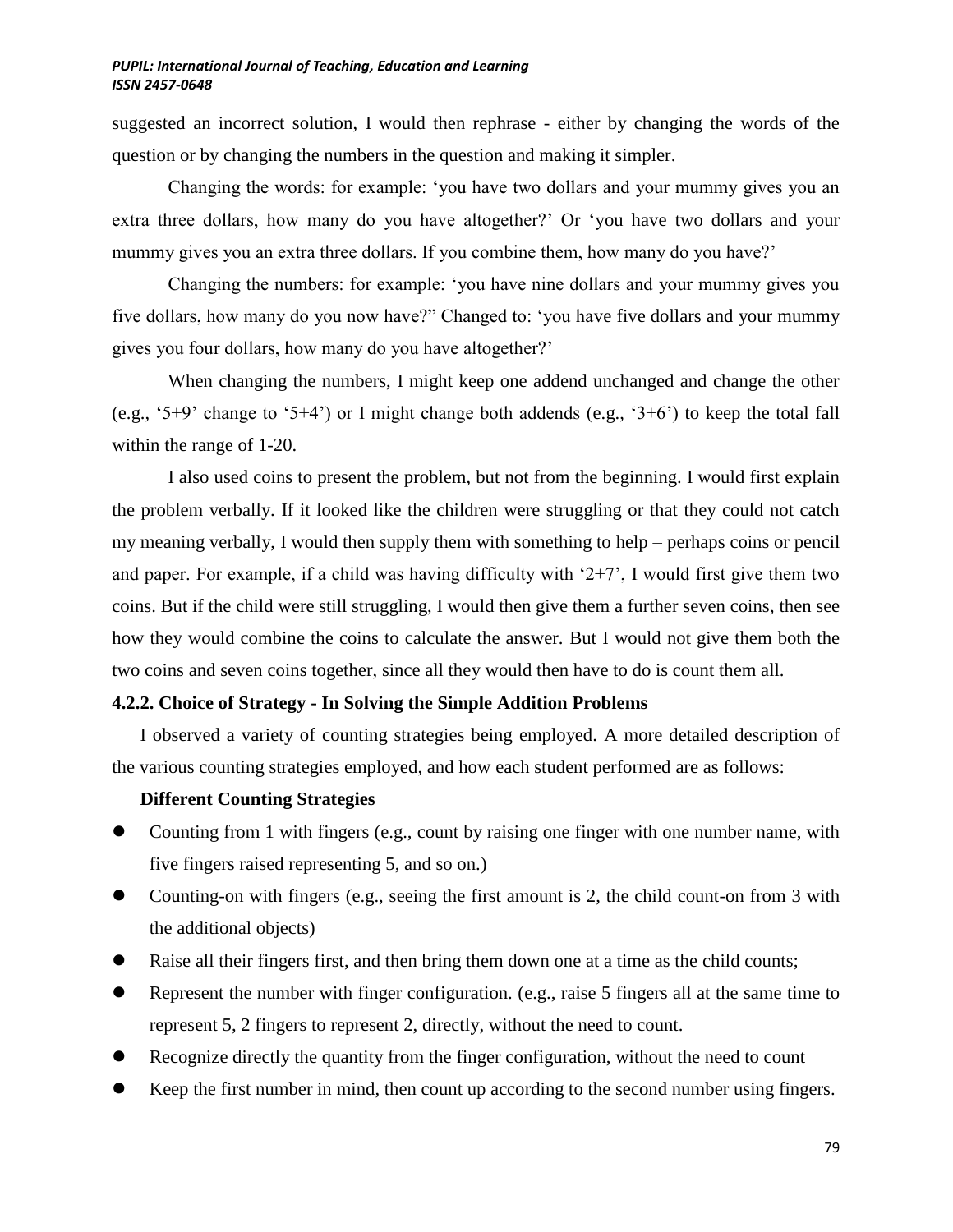- Keep the bigger number in mind, then count up according to the smaller number using fingers.
- Count with finger parts (each finger being divided into three parts)
- Count from 1 on the fingers of one hand, using the thumb or the index finger of the other hand as a counter.

# **Other Strategies of Representation**

- Use of physical objects: some students preferred to count with coins.
- Count with imaginary items using gestures: some students counted by tapping on the table as if there were some coins on the table.
- Gestures to memorize a number in a certain location; some touched a point on their chest stored a certain number of coins, and then attended to other objects.
- Using a graphical representation

# **4.3. Missing Addend Problem**

The second stage of the interviews was about the missing addend problems. These problems were expressed verbally, then the strategies students adopted in tackling the problems were observed and, finally, the results of their efforts were noted.

## **4.3.1. Presenting the Problem**

How do the students find the missing part (the increase) based on information about the original amount and the sum?

We consider the difficulties students had when attempting to find the missing part (the increase) based on information about the original amount and the sum. The problem was expressed in this way (although different numbers were used from time to time): "If you have 3 coins and you want to buy a book for 7 coins, have you got enough money? How many more coins do you need?" The problems included simple calculations in which the total fell within the range of 1-20 while one of the addends was unknown. The study aimed to investigate how students used the concept of part-whole relationships on numbers. The problems were expressed verbally in the same way except that the numbers were changed from time to time. The first problem was: 'If you have 3 coins and you want to buy a book for 7 coins, have you got enough money? How many more coins do you need?' The other problems used 3 and 9, 3 and 12, and 2 and 11, respectively.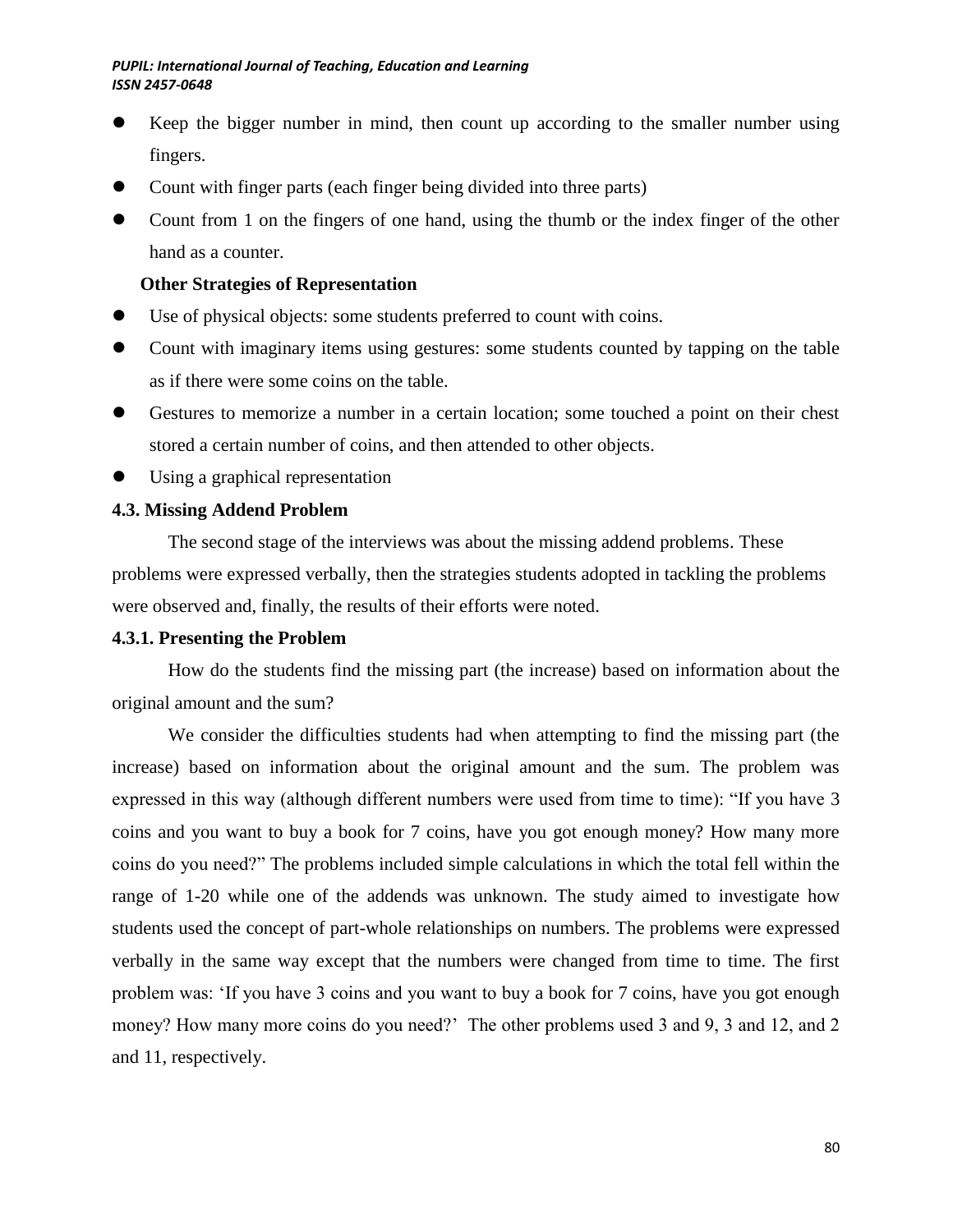I noted a variety of strategies. I made available coins and pencil and paper. For each child, I would ask whether they wanted to use coins or a pencil and paper to help work the problem out.

### **4.3.2. Choice of Strategy- In Solving the Missing Addend Problems**

I observed different strategies. In general, they can be split into the categories below.

**Telling an answer directly:** Some children tried to give me the answer straight away without writing anything on paper, using any coins, or writing any number sentence.

Students under this category might use

- a. Number facts and, apparently, some arithmetical process in their heads (In other words, they appeared to give the matter some thought).
- b. Wild guess (without any apparent thought) or giving numbers that bore no relation to the problem.
- c. Making a 'guesstimate'. I say 'guesstimate' because if an incorrect guess was close to the correct number, this would suggest at least some thought.
- d. Giving me an ordinal instead of a cardinal number (in which the missing addend or the whole become indistinguishable (for example: '3+9=9').

**Formulating Number Sentence**: Whether a child successfully translated the verbal word problem to a number sentence (vertical or horizontal) and was able to operate the algorithm property.

*a. Formulating number sentence with subtraction operation*

 e.g., 7-3=4 (right) e.g., 3-7=4 (wrong number sentence but right answer) e.g., 3-7=8 (wrong) *b. Formulating number sentences with the addition operation* e.g.,  $3+7 = 7$  (wrong) e.g.,  $3+7=10$  (wrong) e.g., 3+7=4 (Wrong number sentence but right

answer)

e.g.,  $3+4=7$  (right)

**Adding up from the first addend progressively and recognizing directly the whole when it was reached.**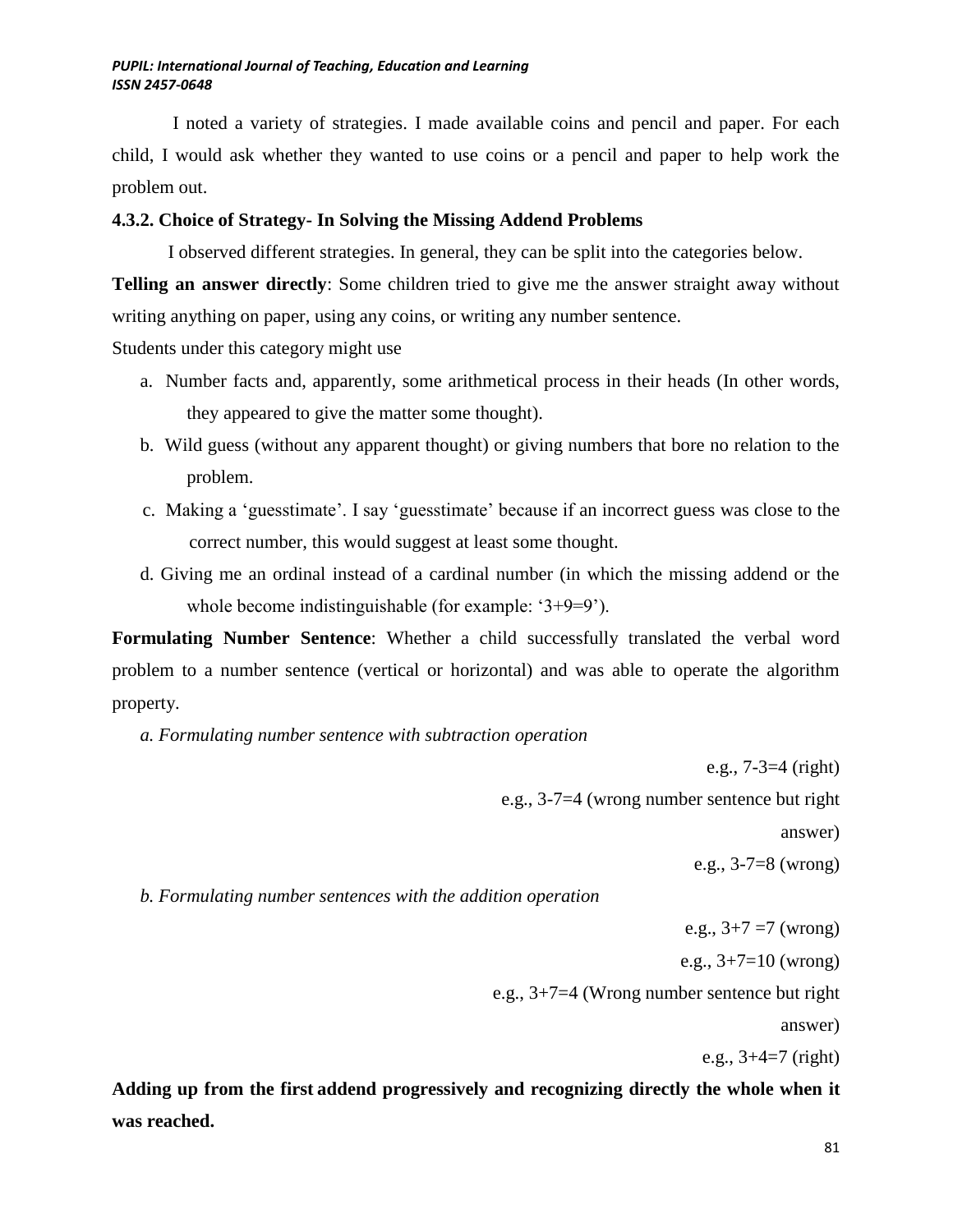This relates to the child's ability to differentiate between addend and whole and start increasing the first addend (original amount) one at a time until the total reaches the required whole.

**Starting from The Sum and Decomposing It:** This relates to the child's ability to create a representation of the sum (the price of the book, e.g., with seven coins) – perhaps using a finger pattern, and then to take away the original amount (the three coins the student originally had) to see what was left (the change).

# **Using Assisting Ways Other Than Fingers**: Use of concrete items or graphics to aid counting.

This refers to whether a child used concrete items such as buttons, coins (whether real or imaginary), and shapes or graphics such as lines or circles drawn on paper

- a. Using imaginary coins
- b. Using real coins
- c. Drawing a picture of the objects
- d. Drawing diagram (additional indication of relationship)

# **4.4. Combination Problems: Guessing Game**

The third stage of the interviews introduces the students to the guessing game problem using two boxes (See Figure 1). The questions were expressed verbally and with concrete manipulatives. The strategies which the students adopted in tackling the problem were observed and reported here. The results of their learning and discoveries will also be noted.

## **4.4.1. Presenting the Problem**

How do students discern the parts in a given number?



**Figure 1:** *Guessing Game Boxes*

# *(Source: Self)*

We look at problems students had when they were asked to decompose a given whole number into two parts. Different numbers were used as a whole from time to time. Before posing the problem verbally, I placed the total number of coins on the table (e.g., 9 coins as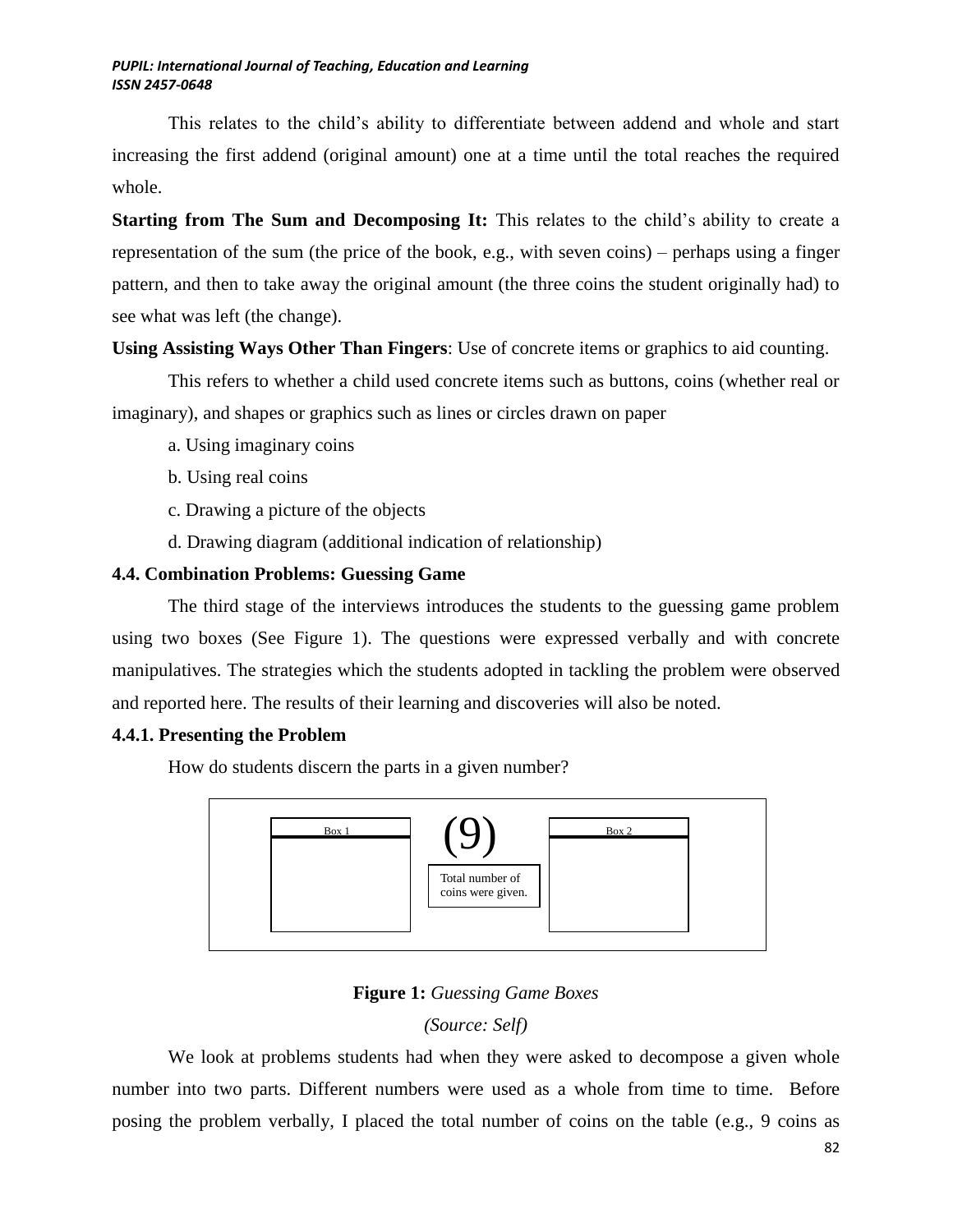given in the first question for this problem type) and asked them to count and then write down the number they found '9' (See Figure 1). I wanted the children to be clear that we were starting with nine coins. I then took the coins away. I then told them that I was putting some of those nine coins in one box and the rest in another. Both boxes had lids. I closed the lids. I then asked them to say how many coins there might be in the first box and then how many there might be in the second box.

Some of the students gave some thought before giving me their suggestions. Some did calculations, but others went straight into telling me a number without any apparent calculation. After the children had made all their suggestions, I then asked the students to check their answers after they had completed the guesses to see whether they were reasonable before I opened the boxes, because I wanted to see how many different and correct combinations students could suggest altogether. I then opened the boxes and got the students to count how many were in each box. This was an exercise in assessing their ability to decompose a whole number into two parts in different combinations. I got the children to draw a table as below and asked the student to list their guesses of the numbers of coins in each box for each guess (Table 1).

**Table 1:** *List the Guesses of The Numbers of Coins in Each Box*

|       | <b>Guess 1</b> | Guess 2 | Guess 3 | Guess 4 | Guess 5 |
|-------|----------------|---------|---------|---------|---------|
| Box 1 |                |         |         |         |         |
| Box 2 |                |         |         |         |         |

*(Source: Self)*

The guessing game was conducted using one or more values of the total (there could be 6, 9, 12 or 15 coins in total). Not every child was tested with all four numbers. Some children were tested with only one hidden total, others two, some three and some four. In each case, they were told that they had five guesses (although, in the event, some made fewer, and others more than the five guesses per total). Those interviewed only once had only one hidden number, namely 9.

When the total number of coins was 6, some children were not able to make the full five guesses as required, because, I thought the total number was so small. Conversely, where the number was larger (e.g., 12) some students made more than five guesses although, in a few cases, even when the number was 12, a student could think of only fewer than five guesses. In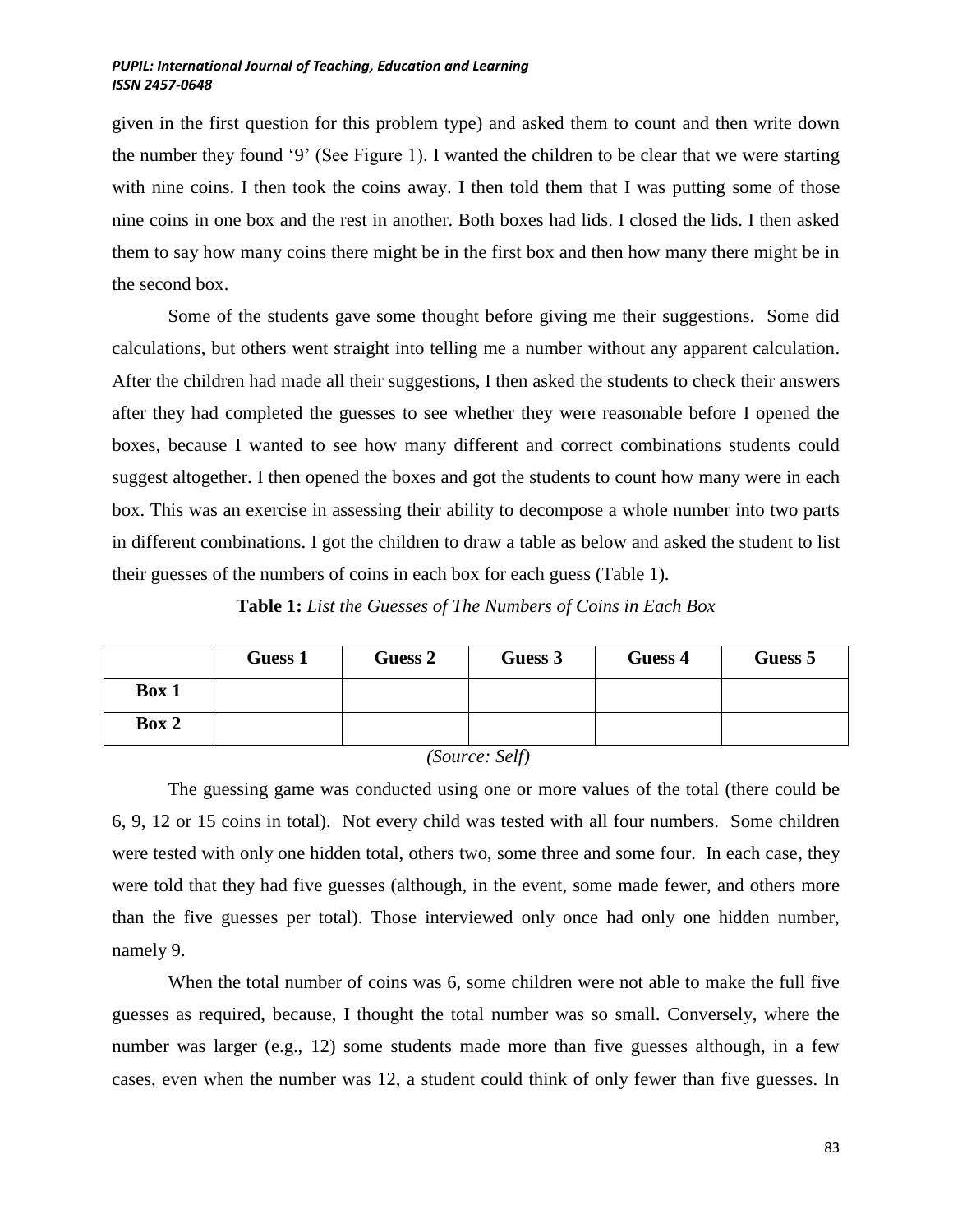such circumstances, my inference was that the children were unable to see more possibilities after the first few guesses, or their knowledge of number facts was limited.

#### **4.4.2. Choice of Strategy- In Solving the Combination Problems**

The student was told that there was a certain number of coins in total and that they were divided between two boxes. They were asked to guess how many there might be in each box. All 27 children made guesses. They were asked to make five guesses for each number.

Different ways of handling the guessing games by students were noticed. The strategies can be split into the categories below.

**Commutative Pairs:** This indicates whether the student's response demonstrates that they are aware of the commutativity principle (e.g., if 4+5 is one answer, then 5+4 should also be present).

**Unique Matching Number:** Some students were puzzled by the uniqueness of the numerical combination. They tried multiple times with the same number as one component and different numbers as the second part (such as 4, 4 and 4, 3). This reflects whether a child comprehended that the second section required a unique response.

**Number Facts:** These are basic subtraction and addition facts that children should be able to recall without having to solve the problems. In short, they should know them by heart. In the context of the guessing game, this refers to a student's automatic knowledge, for example, that a certain combination would result in a certain total (for example,  $6+3 = 9$ ). Among the various combinations, the half-half combination (such as 3, 3 for a total of 6 and 4, 4 for a total of 8) seemed to be the easiest to remember.

**'Pure' Assumption:** When a child gives me a wildly inaccurate 'guess,' it indicates that no real thought has gone into it. For example, if the total number of coins divided between the two boxes was 9, and a student's guess was Box 1 had 6 and Box 2 had 19, I regarded this as a 'pure' guess. Some did not add up the total number, which was equal to the original number of coins that I gave at the start; instead, they just give any random number. Some students appeared to have no idea how to find the numbers in the two boxes. It appeared that they just guessed any number at random.

### **5. Findings and Implication**

My research is an exploration of experiential learning practices to improve students' understanding. I examine in detail the difficulties the children encountered in each of the three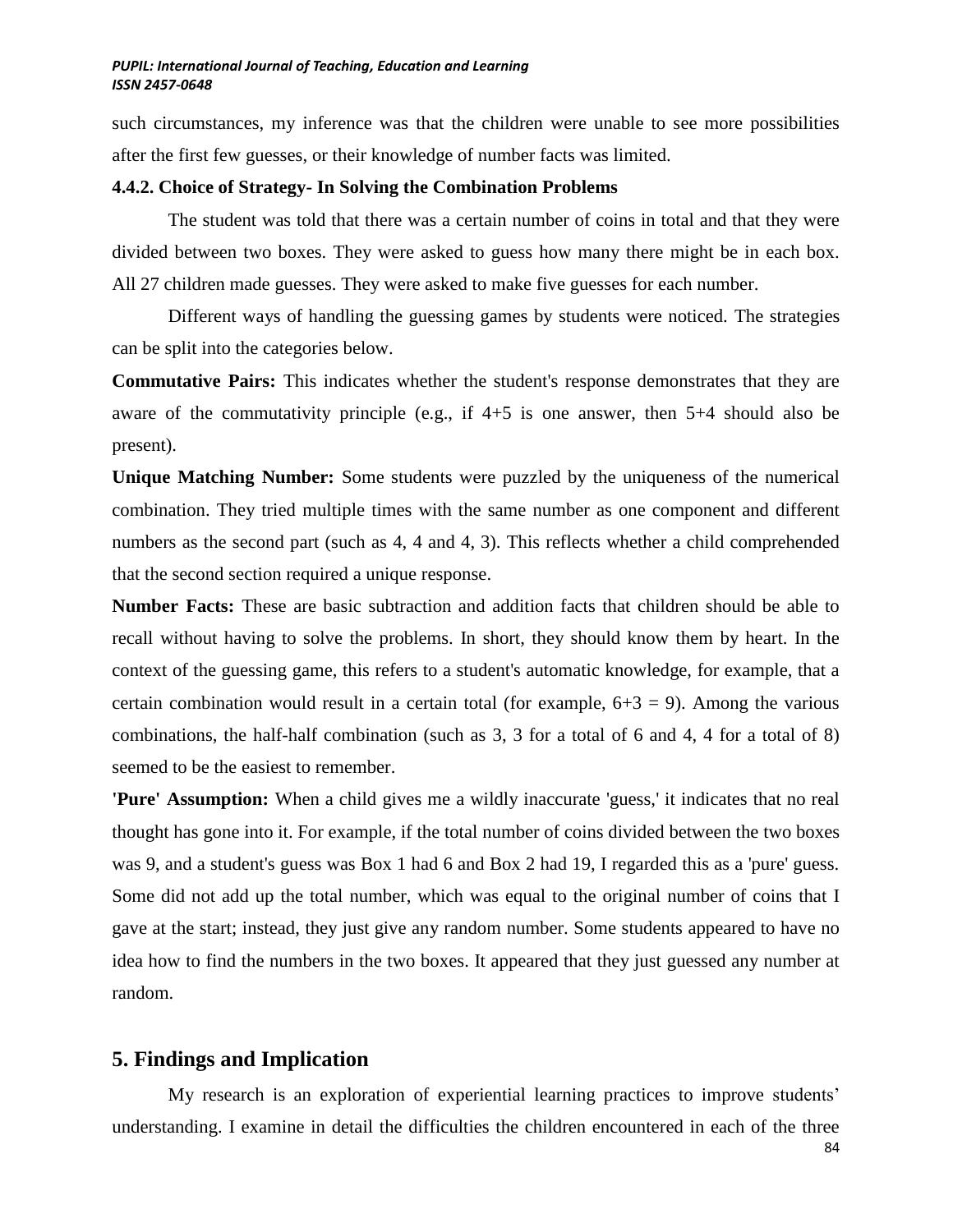kinds of problems, namely: simple addition, missing addend, and guessing game. I summarize those difficulties as below. Whatever the specific issues in respect of each kind of problem, the overriding difficulty for almost all of the students were the lack of conceptual knowledge as regards the part-whole relationship. This, more than anything, contributed to their difficulties.

#### **5.1. Simple Addition**

I observed limitations in the students' ability to subitize, to use counting strategies other than using fingers, failure to use grouping, and counting-on, and poor knowledge of number facts.

#### **5.2. Missing Addend**

The most striking difficulty was poor skills in translating a word problem into a number sentence. I also observed limitations in the ability, accurately, construct a number sentence. Even where a child accurately constructed a number sentence, most children encountered many difficulties in operating their number sentence. I also noted a lack of knowledge of alternative number sentence strategies (for example relying on an addition number sentence when a subtraction number sentence would have been better). I also noted a lack of knowledge of number facts.

#### **5.3. Guessing Game**

Lack of knowledge of number facts is also featured in this type of problem. The failure to understand part-whole was particularly evident. Most students did not understand the idea of a unique answer and there was much evidence of a failure to understand the use of (and consequences of) variation in combinations of addends. Moreover, there is a distinct lack of the use of commutation.

# **6. Discussion**

In observing their processes, an insight into their conceptual knowledge was gained. The procedures the students knew were closely looked into and how they went about choosing a particular procedure to solve a particular problem. It was interesting to see if they chose the simplest and most efficient procedure. If the students did not know the simplest procedure or did but did not use it, that would suggest a lack of conceptual knowledge. The reverse would be true: if a student went straight to a subtraction number sentence when dealing, for example, with a missing addend problem, this would suggest knowledge of part-whole. All three problems I set involved an understanding of quantities and part-whole – the very foundation stones of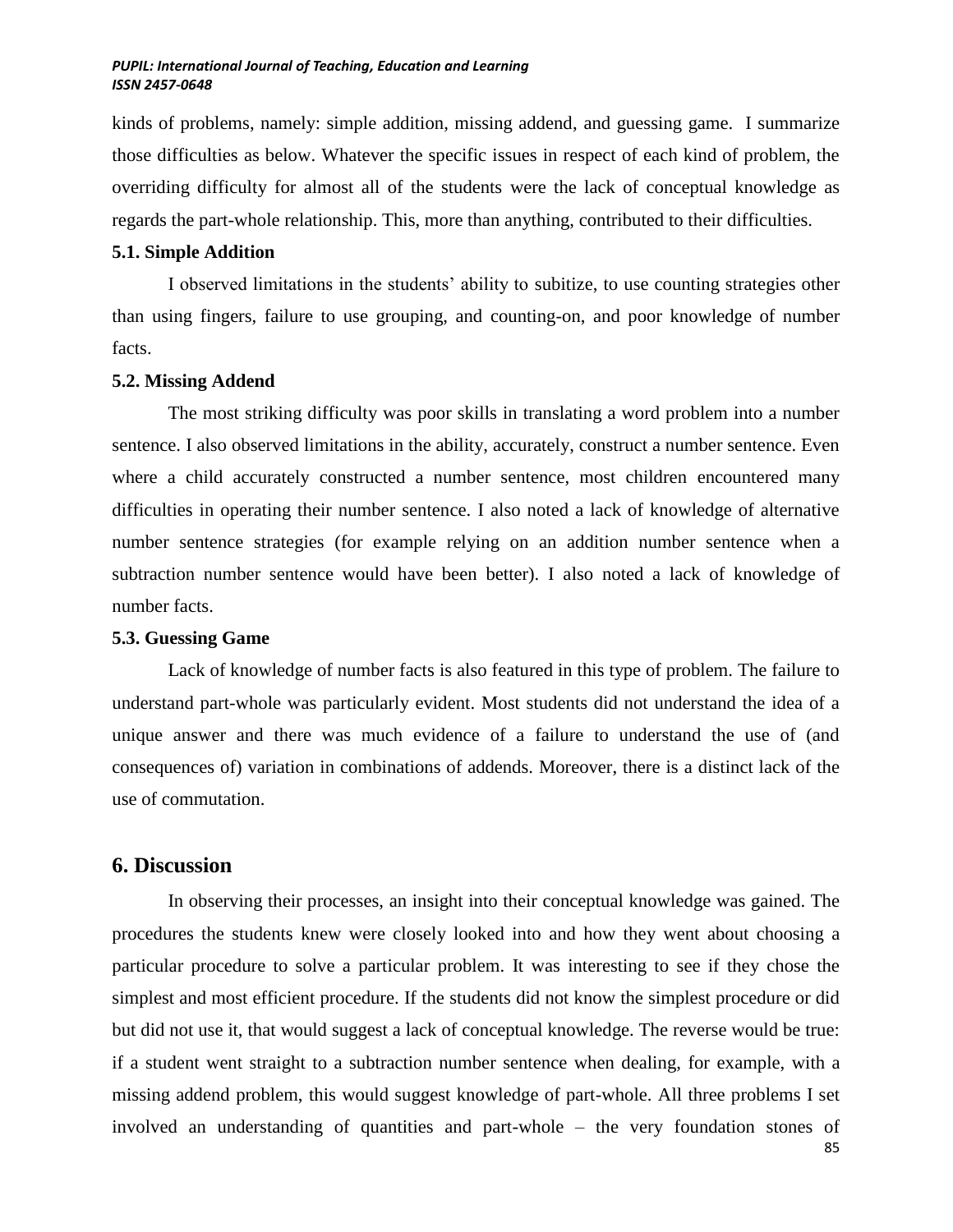mathematics teaching in Primary School.

Watching and listening to the students as they went about trying to solve a problem allowed me to observe the range of tools at their disposal and the extent to which they were able to use those tools effectively. If they found a procedure ineffective or they were uncertain whether they had got the right result, they may need to do some checking and adjustment. It also helped students' teachers to identify whether the students had made sense of the problem and whether they understood quantities and part-whole. Observing how many procedures the students had available to them, and how well they could use these procedures, helped to understand their difficulties.

To explore what world, experience the students could bring to bear when attempting classroom mathematics problems. World experience is extremely important because students can see a problem in context. It helps build their web of understanding. Without analogous world experience, students are left with attempting problem-solving simply by using the procedures they had learned in school - all theory, no practice. For a student to have a real understanding of mathematics they need the combination of conceptual knowledge and a wide range of, and the ability to use, procedures and world experience of problems analogous to the theoretical situations they face in class. Lack of conceptual understanding of the mathematical knowledge taught and their discernment of world situations with numbers would also hinder their acquisition and meaningful use of procedures (Jitendra et. al., 2002). It is the linking of all these that enables a student to learn mathematics and improve students' understanding.

#### **7. Limitations of The Research**

The sample size was limited by the fact that my study was conducted at just one school. Of course, I might have chosen to include other schools in my study but, as I say later, this would have meant spreading my time too far and thus being unable to go into the same sort of depth as I was able to do with the small group within that particular school. But there is a particular reason I chose this school which, for my research was exactly the sort of school I needed to study: it was one where there was a recognized problem of low performance in mathematics amongst all the students in the classes which I studied. This was not a school where there were just isolated incidents. Of course, even amongst these poor performance students, there were different levels of ability but, even the ablest within this group were performing well below the standard one would have expected for a primary school child at that age.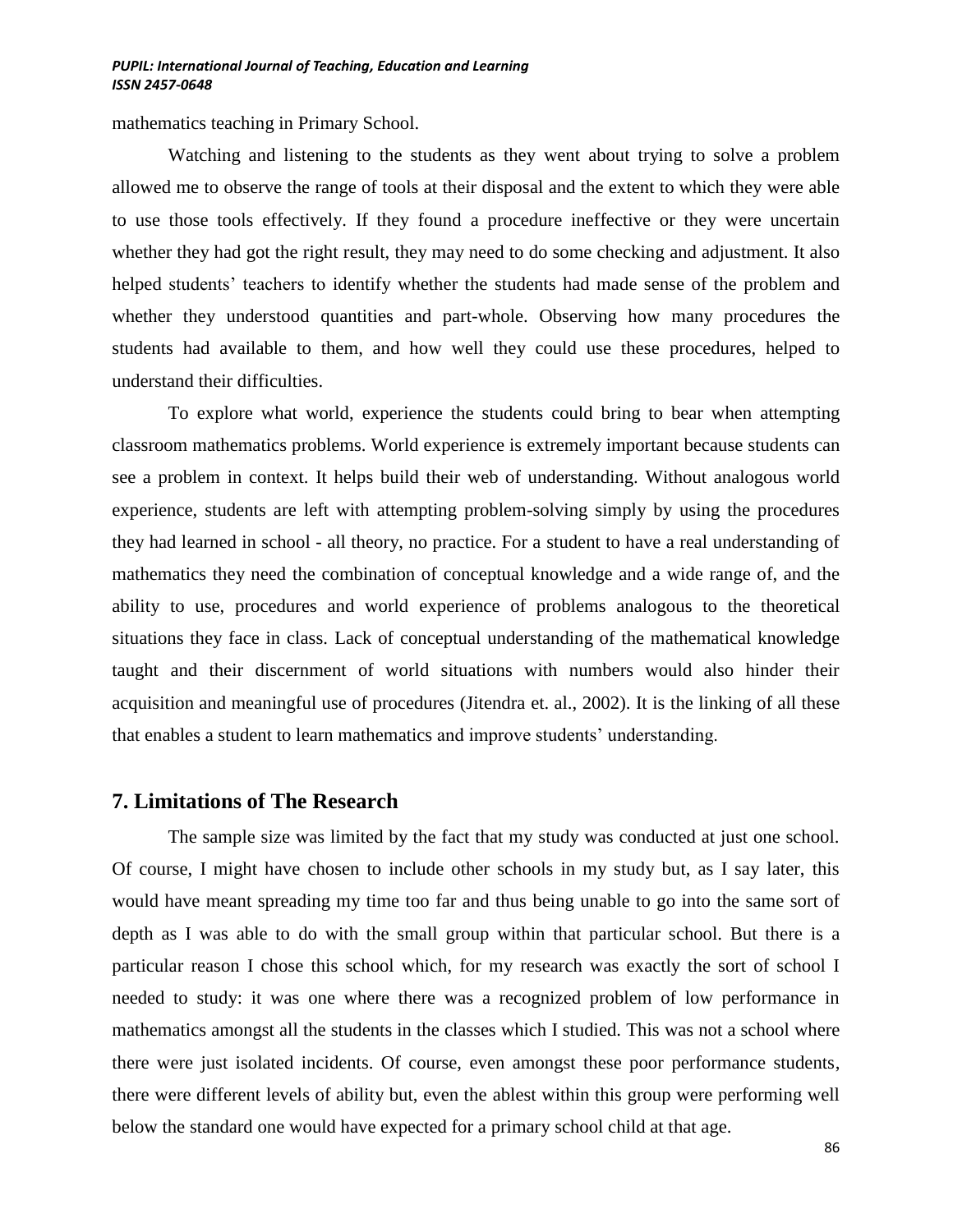The sample size necessarily prevents me from attempting to generalize but it might be tempting to seek to apply my conclusions, if not to other primary schools in Hong Kong who have average results, then to other schools whose students are also equally poor performers at mathematics. Thus, although it might well be true that the results of my study could apply equally to students in a similar position, the smallness of the sample prevents me from doing so. That said, if teachers reading this recognize the sort of problems my students suffered and could identify the same or similar problems in their schools, I hope that they will benefit from my research, the conclusions I reached, and the implications which I have outlined.

# **8. Suggestions for Further Research and Practice**

One of the matters covered in my research is the relationship between procedural and conceptual knowledge and how students make sense of problem situations and how those problems correspond to their learned mathematical knowledge (be conceptual or procedural knowledge). I suggest that there are interdependent – indeed, symbiotic relationships between procedural and conceptual knowledge. I have made certain interpretations concerning the various procedures and strategies employed by the students in my study and how they make sense of the problem situation. I would submit that a fruitful area for further research would be how teachers can teach the procedure to promote conceptual knowledge – in particular, an understanding of the way various procedures interact with each other and how they can promote an understanding of the part-whole relationships.

# **9. Conclusion**

Experiential learning has been shown to offer several benefits that contribute to a student's development and learning. Students can have a better understanding of concepts of part-whole relationships. Students may struggle to understand concepts that have little to do with the "real world." Experiential learning allows students to apply facts and concepts in a real-world setting in which they also play an active part. The material becomes more real to the student when he or she engages with it. Students can express themselves more creatively. It is one of the most effective methods for teaching creative problem-solving. Real-world information teaches students that there are numerous answers to problems and encourages them to discover their unique approach to hands-on chores. Students are given the chance to think about their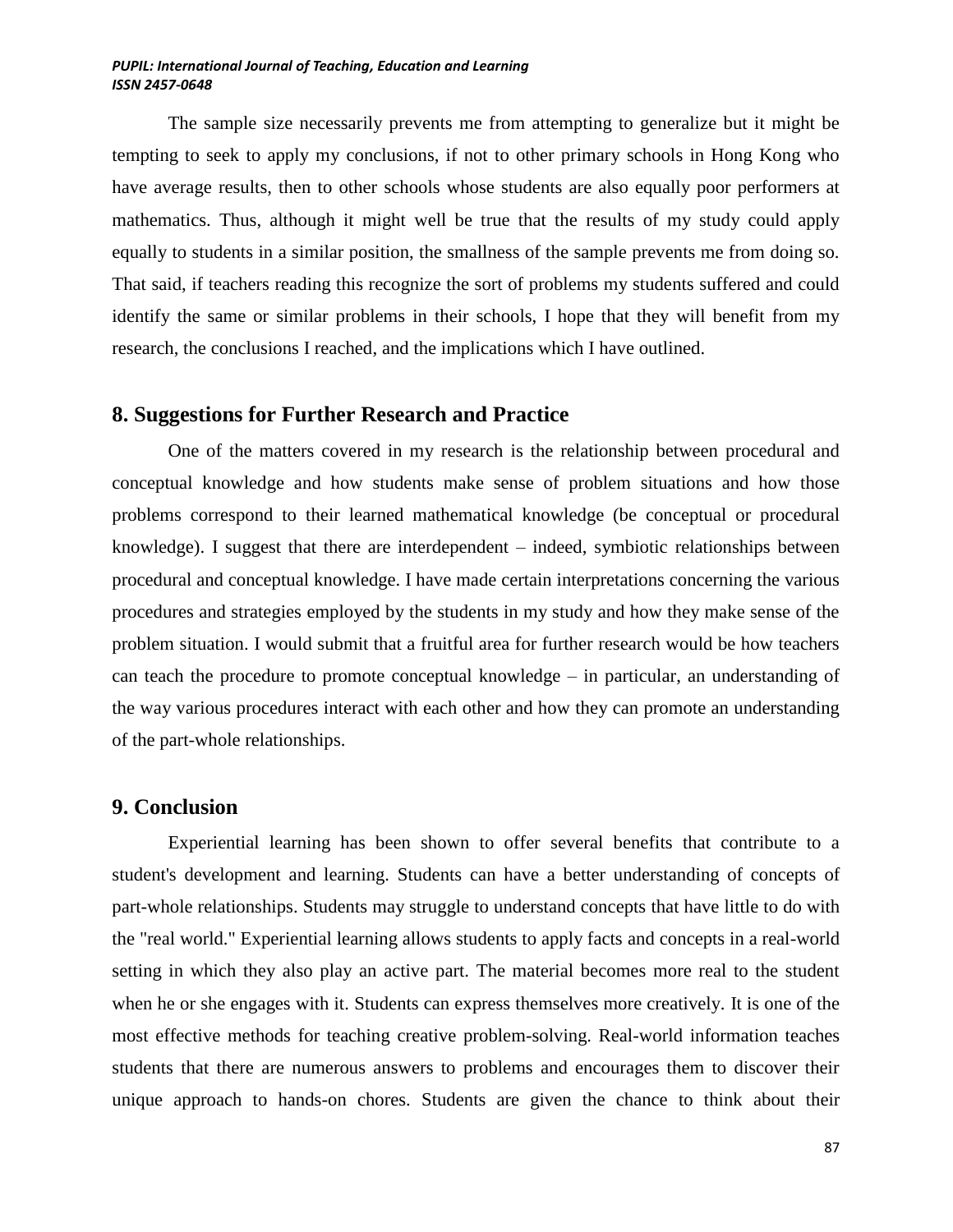experiences. Students activate more parts of their brain and establish better connections with the content by combining actual experiences with abstract concepts and then commenting on the results. They are urged to consider how their activities influenced the issue and how their results may have differed from those of other students. This examination assists students in better understanding how the principles gained may be applied to other, more diverse situations. Experiential learning is intended to stimulate students' emotions while also improving their knowledge and abilities. Students who take an active role in the learning process may get more pleasure from their studies.

# **REFERENCES**

- Bowden, J., & Marton, F. (1998). *The University of Learning: Beyond quality and competence in Higher Education*. London: Kogan Page.
- Gurtwistch, A. (1964). *The field of consciousness*. Pittsburgh, Duquesne University Press.
- Henjes, L. M. (2007). *The use of think-aloud strategies to solve word problems.* Unpublished master's dissertation, University of Nebraska-Lincoln.
- Jayanthi, M., Gersten, R., & Baker, S. (2008). *Mathematics instruction for students with learning*  disabilities or difficulty learning mathematics: A guide for teachers. Portsmouth, NH: RMC Research Corporation, Center on Instruction.
- Jitendra, A., DiPipi, C. M., & Perron-Jones, N. (2002). An exploratory study of schema-based word-problem–solving instruction for middle school students with learning disabilities: An emphasis on conceptual and procedural understanding. *The Journal of Special Education*, 36, 23–38. <https://doi.org/10.1177/00224669020360010301>
- Jordan, N., Kaplan, D., Olah, L. N., & Locuniak, M. N. (2006). Number sense growth in kindergarten: A longitudinal investigation of children at risk for mathematics difficulties. *Child Development*, 77, 153-175. <https://doi.org/10.1111/j.1467-8624.2006.00862.x>
- Kolb, A., & Kolb, D. A. (1999). Bibliography of research on experiential learning theory and the Learning Style Inventory. Department of Organizational Behavior, Weatherhead School of Management, Case Western Reserve University, Cleveland, OH.
- Lo, M. L., & Pong, W. Y. (2005). Catering for Individual Differences: Building on Variation. In M. L. Lo, W. Y. Pong & P. P. M. Chik (Eds.), *For Each and Every One Catering for Individual Differences through Learning Studies* (pp. 9-26). Hong Kong: Hong Kong University Press.